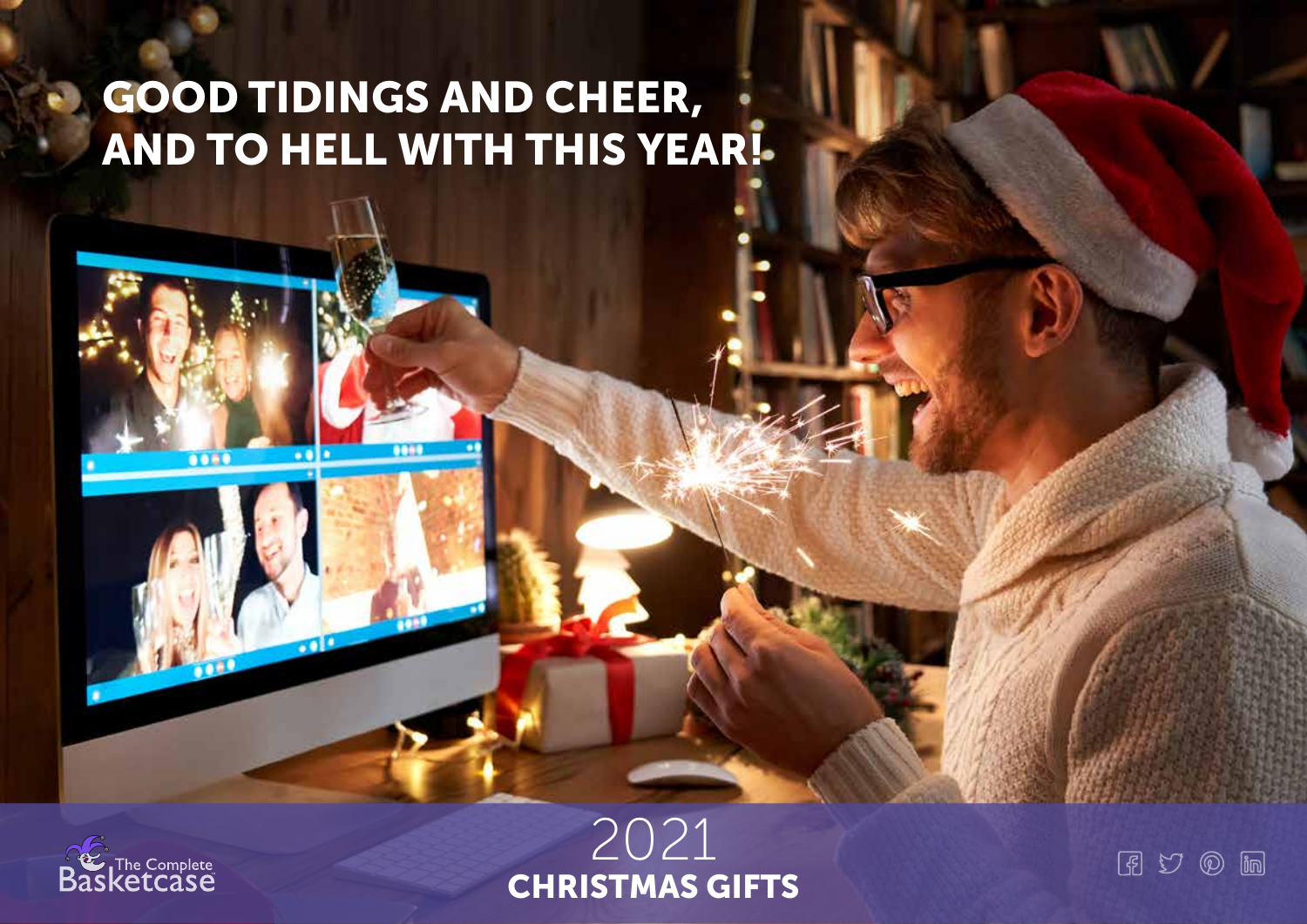















Gourmet foods, chocolates, lollies, wines, pampering products and much more – for him or her. Surprise a loved one of any age with a wonderful gift from The Complete Basketcase. They'll love it.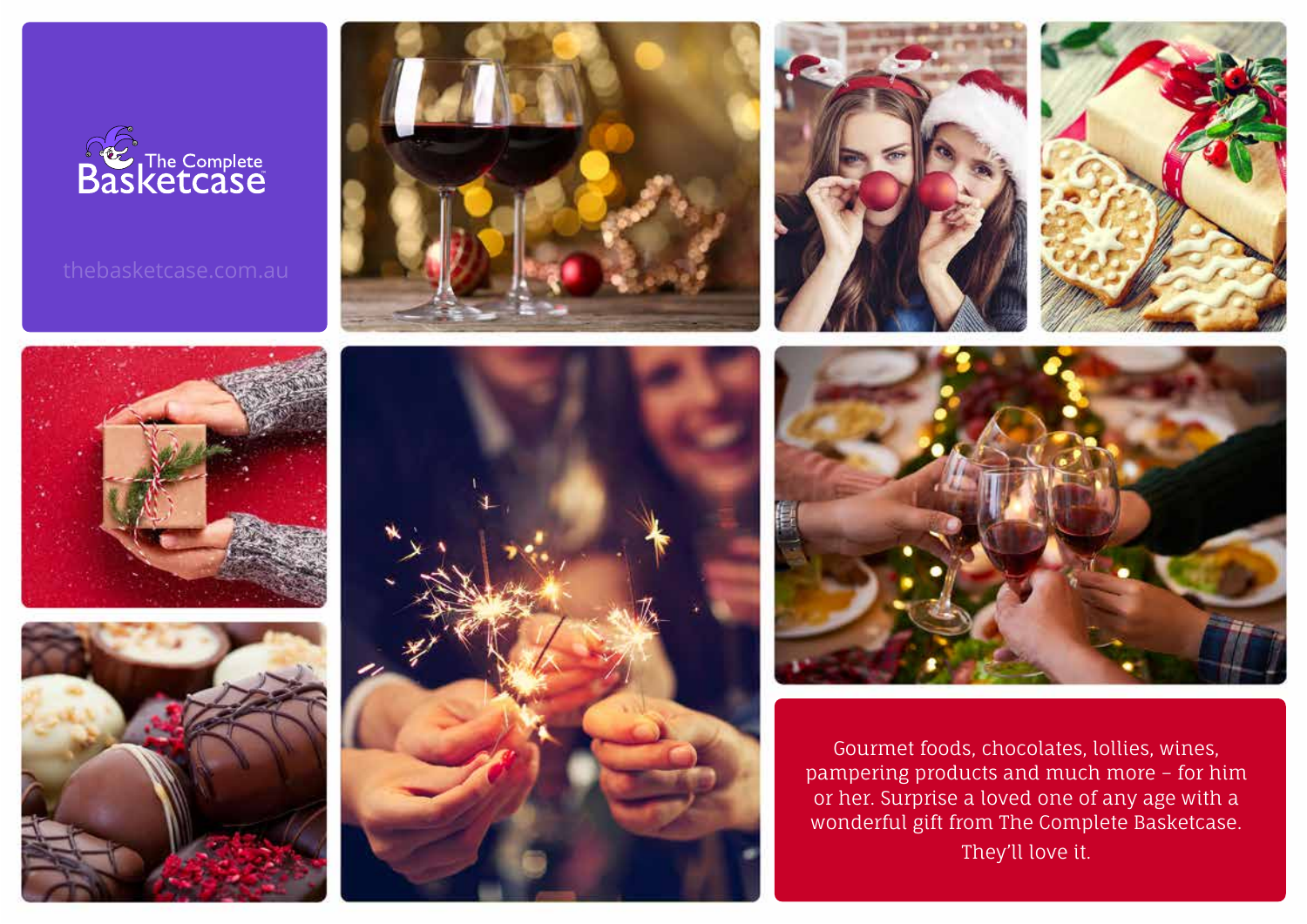

#### Kris Kringle

Don't you love buying someone you don't really know a present. We have your Kris Kringle needs covered with a gift box guaranteed not to be re-gifted!

**\$52.95**



Wine & Chill

**\$52.95**

Sometimes you need to kick your feet up and chill, what is a better way than a glass of wine and some sweet treats?!

**[BUY NOW](https://www.thebasketcase.com.au/gift-basket/kris-kringle/) [BUY NOW](https://www.thebasketcase.com.au/gift-basket/wine-chill-gift-hamper/) [BUY NOW](https://www.thebasketcase.com.au/gift-basket/trimmings-christmas-gift-hamper/) \$69.95 [BUY NOW](https://www.thebasketcase.com.au/gift-basket/merrier-christmas-gift-hamper/)**



#### All the Trimmings

**\$59.95**

Looking for a gift that has something for the whole family? With a great range of products this gift basket has all the trimmings!



#### The More The Merrier

They say the more the merrier. It's the perfect gift box for any wine lover. Double someone's fun this Festive Season.



#### Christmas Cheer

Spread some Christmas cheer this year with something salty, something sweet, something crunchy and of course something to wash it all down with!

#### Merry Christmas

What a great way of saying Merry Christmas! Surprise them with this beautiful gift box filled to the brim.



#### Beer n Nibbles

**\$79.95**

Know someone in need of a little holiday spirit. Well our beer n nibbles gift is sure put a smile on even the biggest grinch's face.





#### Nibble Santa's Nuts

Don't forget the nutty one in the family this Christmas. This gift is so chock full of nuts they will be nibbling on them all the way to next Christmas.



**\$72.95 [BUY NOW](https://www.thebasketcase.com.au/gift-basket/christmas-cheer-gift-hamper/)**



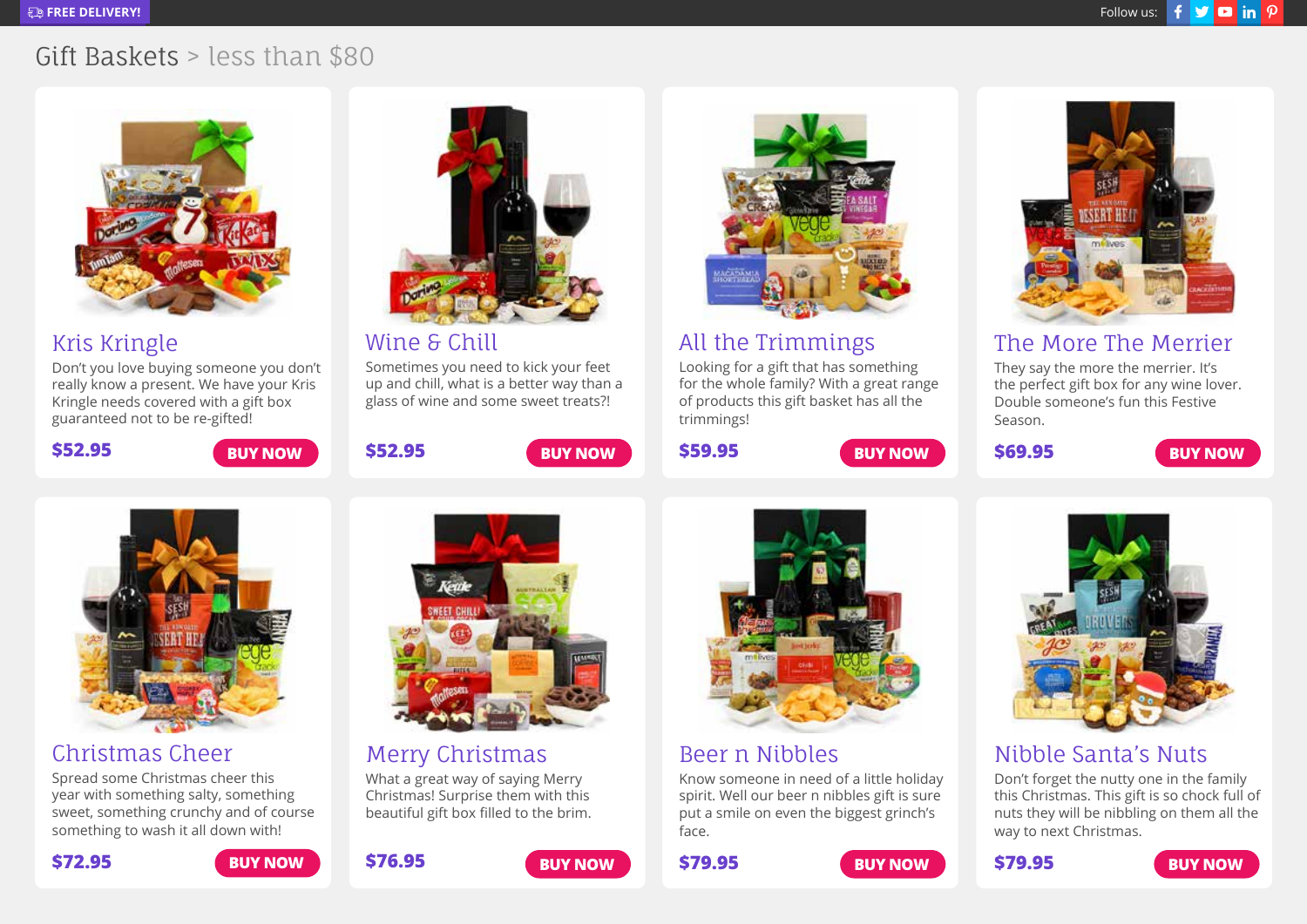

#### Christmas Wishes

We love to fulfill peoples Christmas wishes, let us help you spread the love this Christmas with our Christmas Wishes gift box.

**\$86.95**



End of Year Cheer

**\$89.95**

Our End of year Cheer Gift Hamper has a bunch of cheeky snacks the whole office can enjoy. Celebrate the end of the year with this yummy hamper!

**[BUY NOW](https://www.thebasketcase.com.au/gift-basket/christmas-wishes-gift-hamper/) [BUY NOW](https://www.thebasketcase.com.au/gift-basket/end-of-year-cheer/) [BUY NOW](https://www.thebasketcase.com.au/gift-basket/deck-the-halls-christmas-gift-hamper/) \$99.95 [BUY NOW](https://www.thebasketcase.com.au/gift-basket/naughty-and-nice-christmas-gift-hamper/)**



Deck The Halls

**\$99.95**

Deck the halls with Cookies and Chocolate, Fa la la la la, la la la la. Enjoy the Christmas break this year with our Deck the Halls gift box.

### Naughty and Nice

So they may have been a little naughty this year. Who hasn't. Why not buy them a gift anyway, and maybe next year they will be a little nicer!



### Christmas by Candlelight

Planning on catching up with friends this Christmas break? Our Christmas by Candlelight has been designed for just that reason.



Festive Feast Santa has come up with the perfect gift for those who don't need alcohol to celebrate this Christmas!



# Christmas Celebration

The Christmas Celebration hamper will take celebrating to a whole new level with its selection of premium products.



### Very Merry Christmas

What is Christmas without the Classic Bailey's Irish Cream with amazing quality chocolates to make this Christmas a great one!









**\$139.95**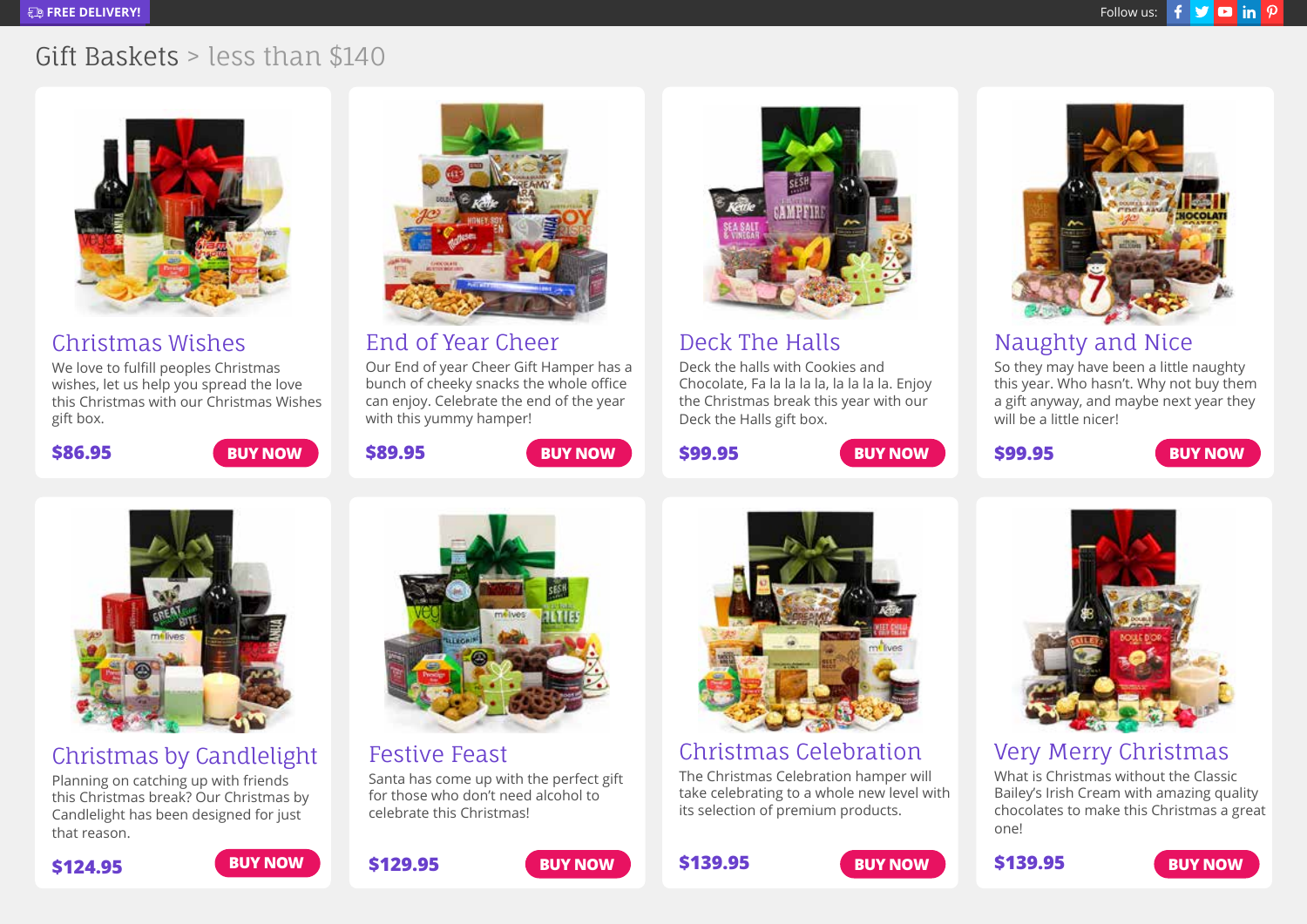

### Mrs Claus's Favourites

Want to keep the Mrs Claus in your life happy? Run her a bath, take the kids out for the afternoon and give her some time to enjoy Mrs Claus's Favourites.

#### **\$149.95**



Santa's Favourites

**\$149.95**

Who does Santa tell what he wants? Well the Basketcase of course. A great range of products for the man in your life, approved by Santa himself.

**[BUY NOW](https://www.thebasketcase.com.au/gift-basket/clauss-favourites/) [BUY NOW](https://www.thebasketcase.com.au/gift-basket/santas-favourites/) [BUY NOW](https://www.thebasketcase.com.au/gift-basket/cracker-christmas/) \$169.95 [BUY NOW](https://www.thebasketcase.com.au/gift-basket/family-christmas-gift-basket/)**



#### A Cracker of a Christmas

Want to make sure your loved ones have a cracker of a Christmas? This gift box has everything you need to ensure Christmas Day goes off with a bang!

**\$159.95**

**\$199.95**



#### Family Christmas

Let them know you are thinking of them this holiday season with a chock full of delicious treats that will ease the distance between loved ones this Christmas.



#### Christmas Office Party

It's that time of year again. What happens at the Christmas office party, stays at the Christmas office party.



# All I Want for Christmas

All I want for Christmas is this amazing gift basket!! With 2 bottles of fabulous Australian wines along with a list of high quality products, this gift basket has everything you could want this Christmas.

Monterra Adelaide Hills Reserve Pinot Noir; Buller Wines 'The Nook' Heathcote Shiraz; Baci by Perugina bag; Prestige Camembert/Brie cheese; Valley Produce Co. Artisan Crackers; Rutherford & Meyer Fruit Paste; Molives.. More than just Olives; Whittakers Chocolate Block; Snowy Mountains Chocolate Chip 'Love' Cookie; Ferrero Rocher; Piranha cashew, multigrain and soy snack mix; JC's Quality Outback Mix

#### Need to send out a [large corporate order](https://www.thebasketcase.com.au/corporate-orders/)  for your clients or team?

We now offer **FREE shipping** Australia wide. Go to **[https://www.](https://www.thebasketcase.com.au/corporate-orders/) [thebasketcase.com.au/corporate](https://www.thebasketcase.com.au/corporate-orders/)[orders/](https://www.thebasketcase.com.au/corporate-orders/)** to see the generous discounts we offer on bulk orders. (Offers end on the 30th November). Placing your order is easy, simply contact our sales team for the bulk order spreadsheet and they will guide you through the process.

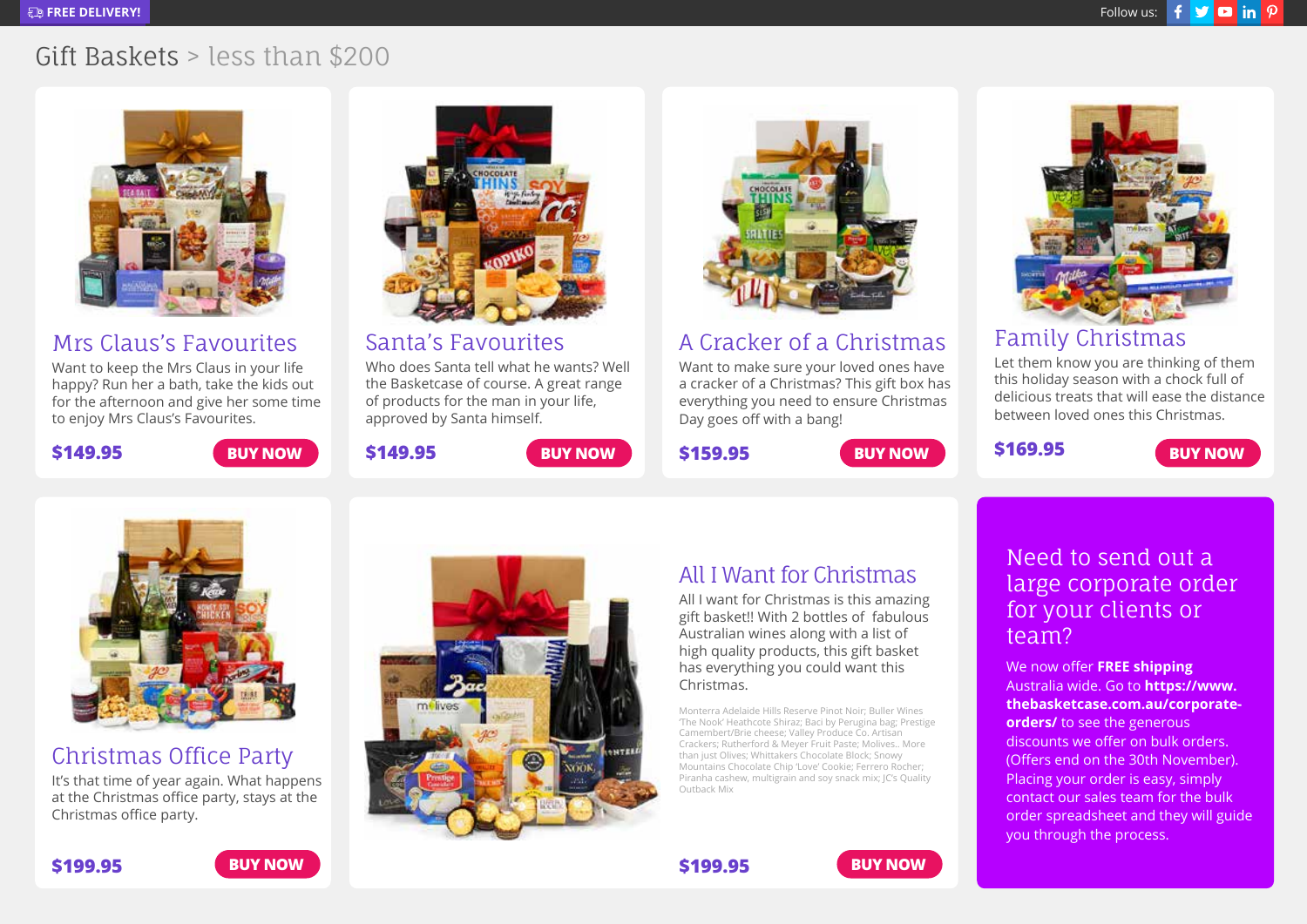

#### Instant Christmas Party

Looking for a hamper to start the silly season off right?! Look no further, this Instant Christmas Party gift hamper is the one you've been looking for!

Chandon Sparkling Brut NV; Valley Produce Co. Artisan Crackers; Prestige Camembert Cheese; Prestige Brie Cheese; Rutherford & Meyer Fruit Paste; JC's Honey Roasted Macadamias; JC's Quality Outback Mix; Piranha Australian Soy Crisps; Kettle Potato Chips; Random Harvest's Peanut Crunch; Whittakers Chocolate Block; Mother Meg's Triple Choc Chip Cookies; Beeche's Fine Chocolate Creams; Ferrero Rocher; Double Glazed Creamy Caramel Popcorn; Handmade Christmas Gingerbread Cookies

**[BUY NOW](https://www.thebasketcase.com.au/gift-basket/instant-christmas-party-gift-hamper/)**



#### Sweet Sleigh Bells

This hamper is filled with cookie and chocolatey goodness for the whole family to enjoy on Christmas day – No one misses out!

**\$249.95**

**[BUY NOW](https://www.thebasketcase.com.au/gift-basket/so-this-is-christmas-gift-hamper/) 3259.95 BUY NOW** 



#### Joy to the World

Send all the joy in the world to those amazing people that helped you through 2021. Filled with quality wine and goodies sure to impress them all!



### All the Bells and Whistles

Filled to the brim with gourmet snacks, cheese, confectionary and wine. A memorable gift that will be the cause of much celebration (and jealousy!)

**\$329.95**

**\$229.95**



#### 'Tis The Season

**\$259.95**

So this is Christmas "So this is Christmas, and what have you done?" If you are looking to buy this amazing gift basket, you have done well.

'Tis the season to be jolly, it's the best season of the year, love all the one's far and near!

Monterra Adelaide Hills Reserve Pinot Noir; Wooden Cutting Board; Andre Verdier Debutant Cheese Knife; Tribe Organics Rice Crackers; Valley Produce Co. Artisan Crackers; Prestige Camembert Cheese; Prestige Brie Cheese; Rutherford & Meyer Fruit Paste; Josh & Sues Cranberry Sauce; Josh & Sue's Chilli Salt Grinder; Random Harvest Caramelised Fig, Honey & Vanilla Balsamic Dressing; JC's Sesh Snacks Savoury Nut Mix; Zaini Boero Cherry Liqueur Chocolates; Milk Chocolate Rocky Road Bar; Whittakers Chocolate Block; Elly's Smokey Maple Popcorn; Angels Nougat Biscuits; Madura tea; Random Harvest Australian Gourmet Jam; Gumnut Chocolate's Christmas Pudding Truffles; Handmade Christmas Gingerbread Cookie; Presented in a Robert Gordon Market Bag with Suede Handles



**\$379.95**



#### **\$279.95 [BUY NOW](https://www.thebasketcase.com.au/gift-basket/joy-to-the-world-christmas-hamper/) [BUY NOW](https://www.thebasketcase.com.au/gift-basket/all-the-bells-and-whistles-christmas-gift-hamper/)**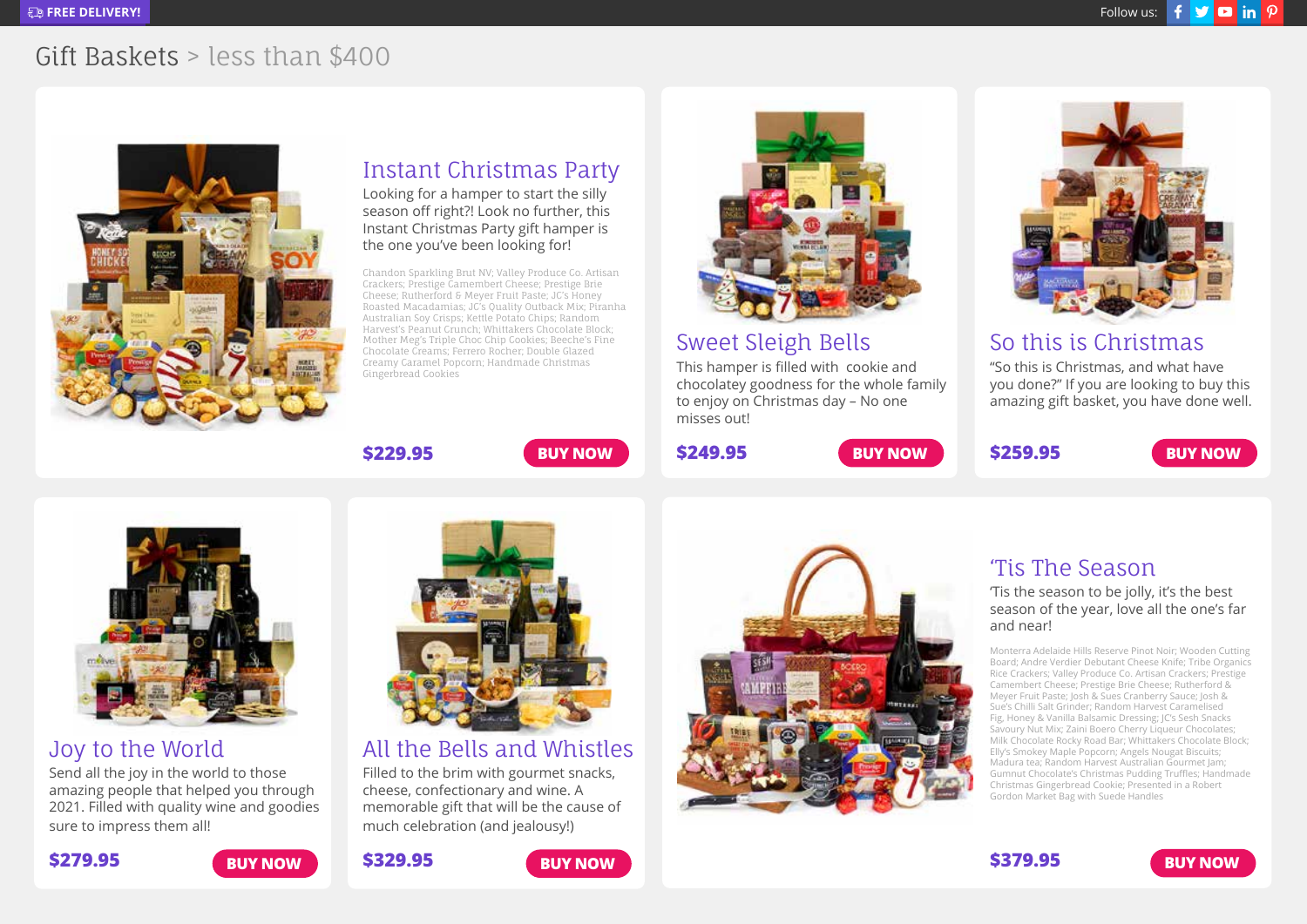### Gift Baskets > Premium



# Ye Merry Gentleman

Want a gift basket that really makes a statement. With this extravagant gift basket, you won't just be making someone's Christmas, but their new year too!

Premium Scotch Whisky; Makers Mark; Zaini Boeri Cherry Liqueur Chocolates; Whittakers Chocolate Block; Just Sweets Chocolate Coated Pretzels; Trentham Tucker Fruit Cake; Springhill Farm's Negroni Slice; Black Rabbit Chocolate Coated Licorice; Double Glazed Creamy Caramel Popcorn; Byron Bay Coffee Company's Chocolate Coated Coffee Beans; Byron Bay Coffee Company's organic plunger coffee; Angels Nougat Biscuits; Valley Produce Company Artisan Pita Bread; Castlemaine Kitchens Gourmet Dip; Molives.. More than just Olives; Prestige Camembert/Brie Cheese; JC's Quality Original Backyard BBQ Mix; JC's Quality Foods Salted Cashews; Tribe Organics Rice Crackers; Kettle Potato Chips

**\$479.95**





Do you have a budget for your corporate order? **Call our team before 30th November** and we can customise your gift to your budget and style.

#### Don't leave your ordering to the last minute

Our team are working around the clock at Christmas time to get the gifts packed, presented beautifully and delivered before Christmas day.

Some delivery areas take longer than others, so to avoid disappointment – **order early!**



### Champagne Christmas

It wouldn't be a Christmas party without a couple of bottles of delicious French Champagne. Also included is a long list of the best products we have to offer, this gift is sure to make an impression.

Moet and Chandon French Champagne; Bollinger French Champagne; Butlers Chocolate Box Assortment; Trentham Tucker Fruit Cake; Random Harvest Salted Caramel Sauce; White Chocolate Rocky Road Bar; Whittakers Chocolate Block; Double Glazed Creamy Caramel Popcorn; Rinaldi Soft Macadamia Nougat; Butlers Hot Chocolate Drink; Springhill Farm's Espresso Martini Slice; JC's Quality Foods Pistachios Salted; Valley Produce Co. Artisan Crackers; Random Harvest Fruit Paste; Prestige Camembert Cheese; Prestige Brie Cheese; Josh & Sue's Tomato Relish; Trentham & Tucker Crispbread; Artisans Table Dried Wild Baby Figs; Molives.. More than just Olives





We accept all major credit cards, Paypal and Afterpay

FIND MORE [CHRISTMAS GIFT](https://www.thebasketcase.com.au/gift-baskets/christmas-hampers-gift-baskets/)  **HAMPERS**